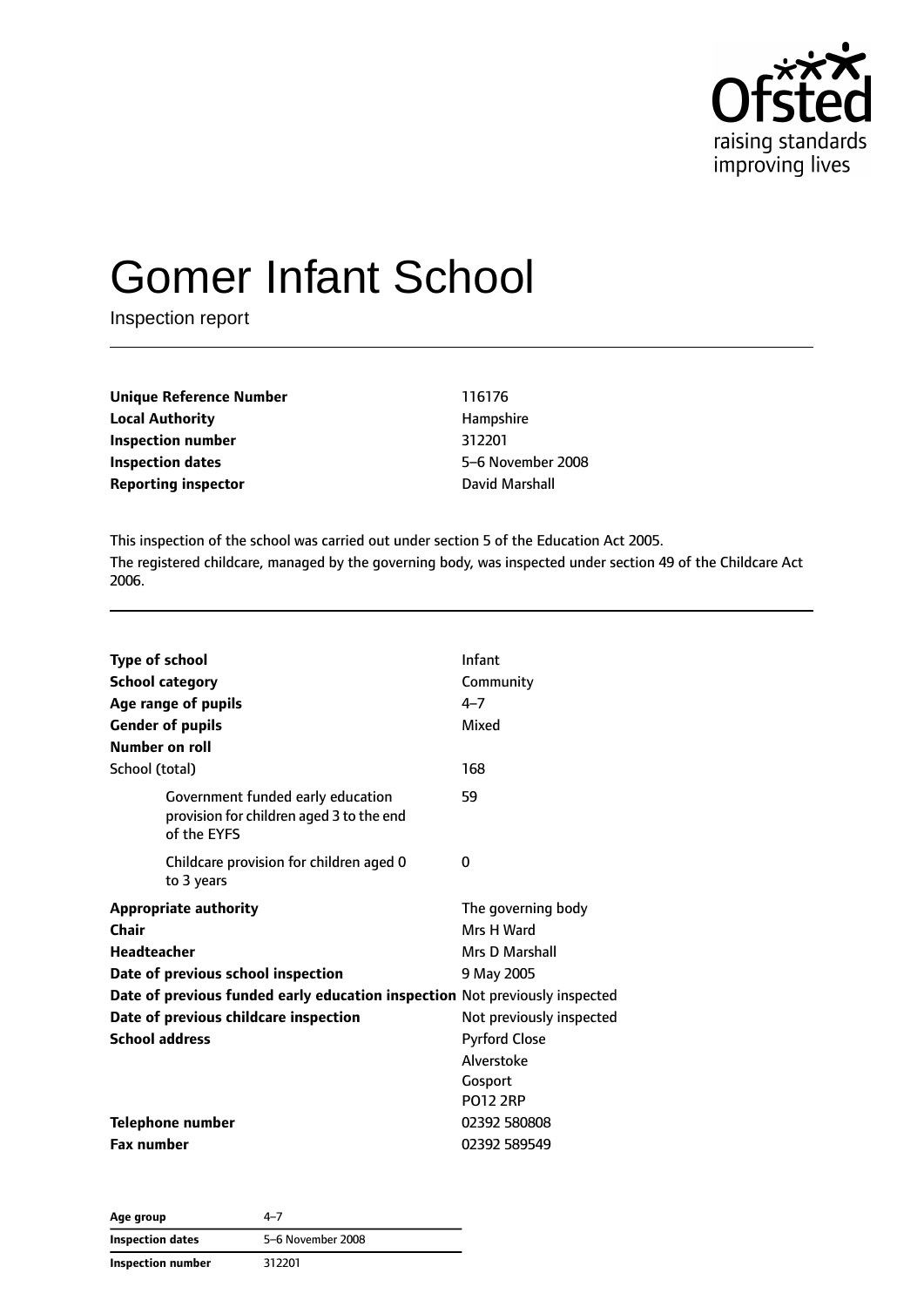.

<sup>©</sup> Crown copyright 2008

Website: www.ofsted.gov.uk

This document may be reproduced in whole or in part for non-commercial educational purposes, provided that the information quoted is reproduced without adaptation and the source and date of publication are stated.

Further copies of this report are obtainable from the school. Under the Education Act 2005, the school must provide a copy of this report free of charge to certain categories of people. A charge not exceeding the full cost of reproduction may be made for any other copies supplied.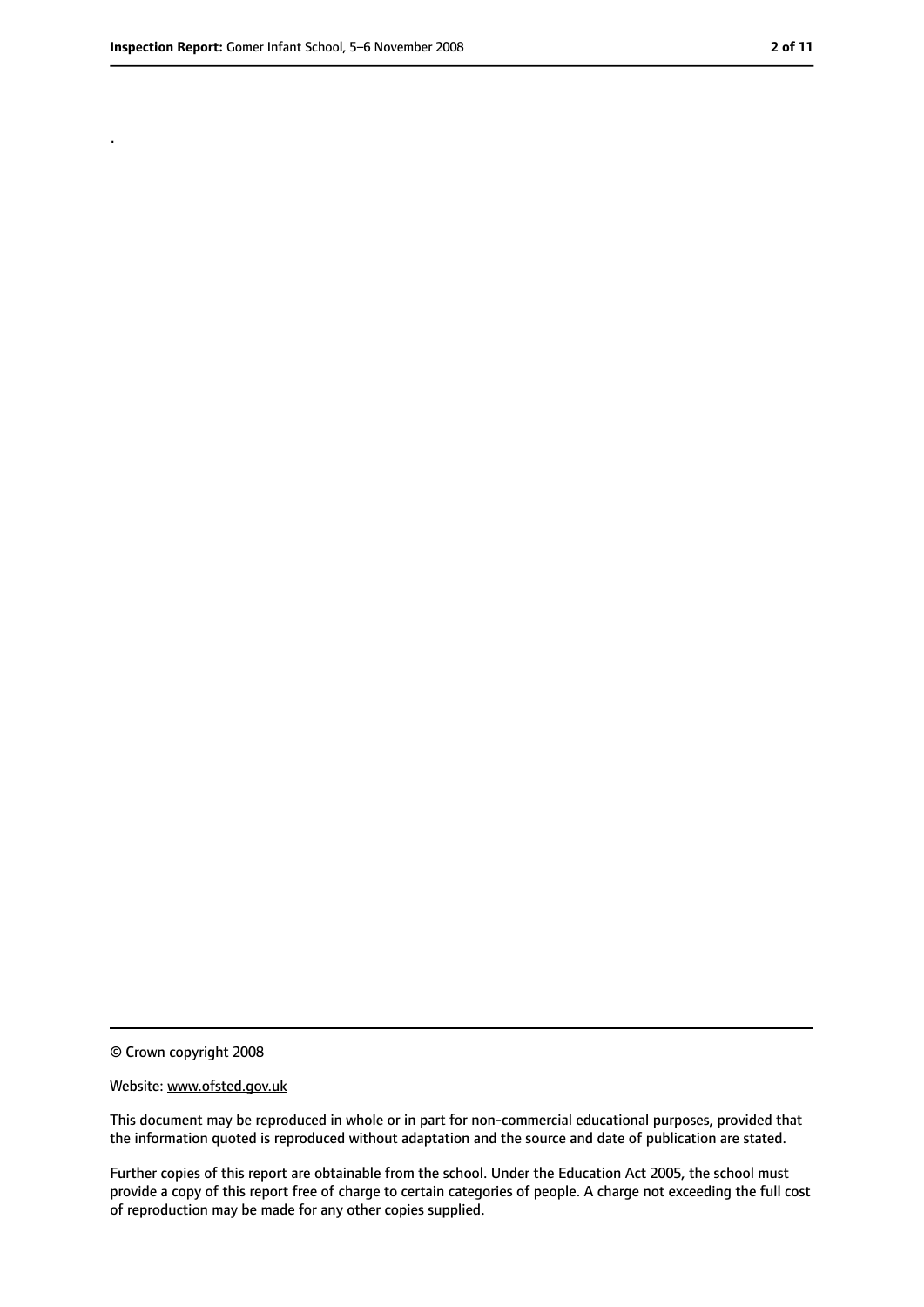# **Introduction**

The inspection was carried out by two Additional Inspectors.

## **Description of the school**

Gomer is an average-sized infant school where over half of the pupils come from outside the school's catchment area. The school currently takes children from up to 20 Early Years Providers. The proportion of pupils from minority ethnic backgrounds or with English as an additional language is below the national average. The proportion of pupils with specific learning difficulties, including those with statements of specific need, varies but is broadly average. There are some pupils with particular behaviour problems, but the largest groups have specific or moderate learning difficulties or speech, language and communication problems. The school has achieved the Enhanced Healthy Schools Award, and Activemark in 2007. It is also Investors in People (IiP) accredited.

### **Key for inspection grades**

| Outstanding  |
|--------------|
|              |
| Satisfactory |
| Inadequate   |
|              |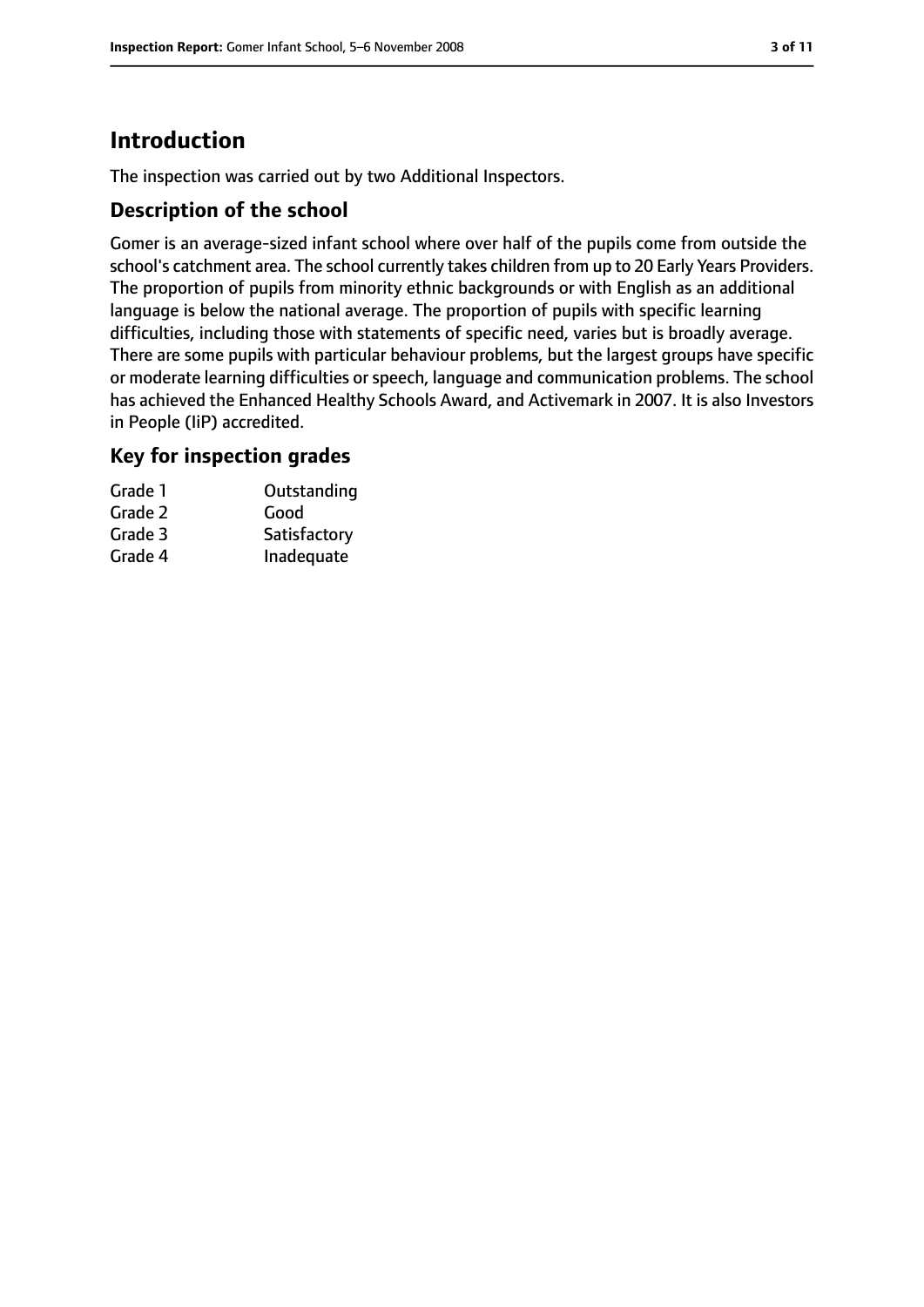# **Overall effectiveness of the school**

#### **Grade: 1**

Gomer Infant is an outstanding school. One parent summed up the views of almost all by saying, 'Gomer is a fabulous school. My children say, 'It is the best school in the world and great fun.' The highly effective staff team, led by the outstanding headteacher, are responsible for the school's consistent success in providing high quality education. For the last three years, the national test results show the pupils to be achieving outstandingly well. Behind the impressive results are high quality teaching and the outstanding care and guidance that enable pupils of all abilities and backgrounds to make substantial gains in their learning.

When children start school, their skills and understanding are a little below those expected for their age. By the time they enter Year 1, they have made excellent progress and have achieved very well. Standards are in line with or above those expected for children of their age. National assessments for pupils at the end of Year 2 show that standards have never been less than significantly above average in the last three years. In 2008 the proportion of pupils who reached the expected levels in reading, mathematics and science was well above average, as was the number achieving the highest Level 3. The school's provision for those pupils who have learning difficulties or disabilities is exceptional, and as a result they make excellent progress. In particular, the care and diligence of the staff who run the nurture group for pupils with particular social or behavioural needs are exemplary. As one parent wrote, 'Very quick to relate to child and offer support when child has emotional/behavioural issues. Not patronising, just caring and informative.'

Pupils develop excellent spiritual, moral, social and cultural qualities. They respond with great enthusiasm to all the school offers and are attentive and hard-working. Even the youngest children have a strong awareness of the part they play in the school and beyond. The school misses no opportunity to involve pupils in their school community. An outstanding example is the work of the lunchtime supervisory assistants. Their promotion of pupils helping each other and taking part in a shared experience leads to the assembly award of the soft toy 'Clarence'. This reward is much coveted by all pupils, as the display of Clarence's weekend adventures, pointed out by the school ambassadors, testified. The school has very thorough procedures in place for safeguarding pupils. Pupils say that they feel safe and happy, and they also have a good awareness of how to eat and live healthily. They are eager participants in all of the school's physical activities. Behaviour from the vast majority of pupils is exemplary and the pupils say that if they have a problem, they feel that the adults working with them will sort it out. The school's excellent systems also enable attendance levels to be consistently above the national average. The pupils' well-above-average skills in all subjects, excellent relationships and enjoyment in working together prepare them extremely well for the next stage of their education.

Academic guidance is outstanding. Pupils' progress is tracked closely and they are set challenging, individual, learning targets. There are very good systems to check their ongoing progress towards these targets. The rich curriculum covers all subjects very well and is enhanced by an extensive range of additional activities. The staff are constantly looking for ways to engage pupils and, in particular, to enhance their thinking skills. The lesson observed using the P4C (Philosophy for Children) techniques was exceptional. The motivation of pupils is enhanced further through their use of information and communication technology (ICT) and this is now outstanding. To see a number of Year 1 and 2 pupils preparing multimedia presentations about their 'favourite things' was inspiring. The staff are continuing to refine the curriculum by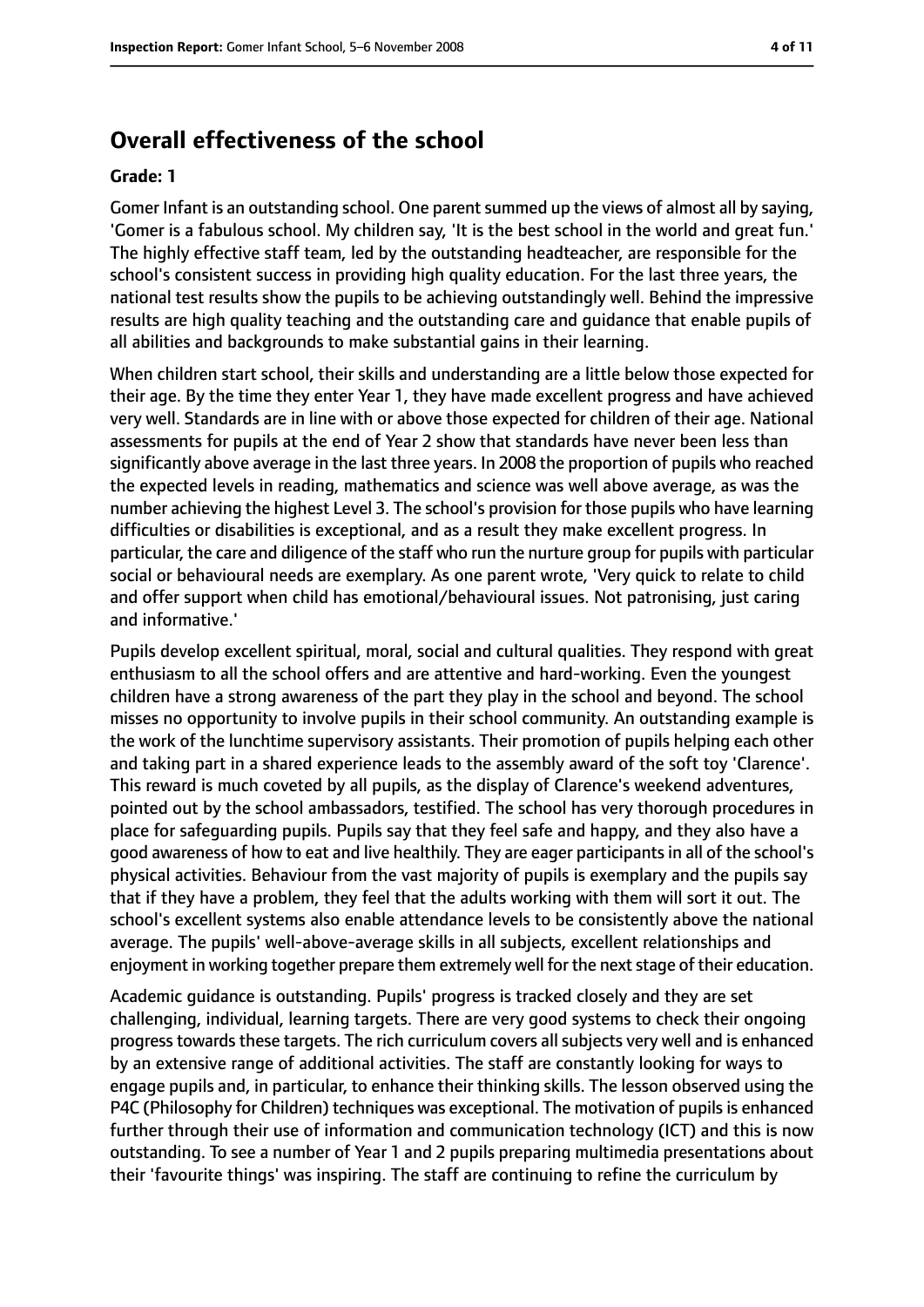ensuring the outside learning areas for the older pupils are used to the best effect and lessons continue to be as exciting and relevant as they can make them.

The headteacher's leadership is outstanding. The staff's full and shared commitment to meeting the needs of all are at the heart of the school's success. All staff work exceptionally well in partnership with each other and all respond eagerly to new initiatives and responsibility. The excellent governing body is fully involved in the school, challenging decisions and requesting explanations where necessary. The wide range of skills they bring to their work is currently focusing on the implementation of their plans to provide better outdoor learning facilities. All those involved with the school have this determination not to rest on their laurels and the school has an excellent capacity to improve.

# **Effectiveness of the Early Years Foundation Stage**

#### **Grade: 1**

Children make an excellent start to their education in the Reception classes. The huge level of commitment and care shown by the staff is evident in the way that all children settle into the school so well and immediately begin to learn. A parent wrote, 'I was anxious at the start of term due to my child's negative experience at pre-school. He has settled wonderfully and really enjoys the time he spends at school. He has built good relationships with staff and children. This is due to the dedicated staff that teach him.'

Staff work especially hard to give the children a real sense of determining their own way forward, which guarantees their full involvement in all activities. Children make rapid progress because all adults have high expectations, provide very clear routines and enable children to build strong, positive relationships. The enthusiasm and enjoyment of the children as they made their 'feet' pictures and began their body topic was spellbinding. Classrooms provide a stimulating learning environment and resources are used exceptionally well, as children move from one to another. The outside areas for the Reception classes, designed by the children, provide the same exciting level of challenge and stimulation. Staff get to know the children very well. They make a careful note of all responses and feedback. The information collected about children is used particularly well to ensure that the least able and most vulnerable settle well.

## **What the school should do to improve further**

■ Enhance the outside learning areas and so further refine the curriculum for older pupils to ensure that lessons continue to be as exciting as possible.

# **Achievement and standards**

#### **Grade: 1**

From the moment they enter the school, children progress exceptionally well. Standards are consistently well above those expected for the pupils' ages by the time they leave the school and their achievement is outstanding. In the 2008 national assessments, pupils reached standards that were high in speaking and listening, well above average in reading and mathematics, and above average in writing. They exceeded their challenging targets with a high proportion of pupils achieving the higher Level 3 in reading and mathematics. The school is especially good at assessing how well its pupils are doing so that gaps and weaknesses are identified straight away and tackled speedily.

There is a trend of high achievement across a wide range of subjects and there are many opportunities for pupils to develop their creative, sporting and musical talents. ICT is used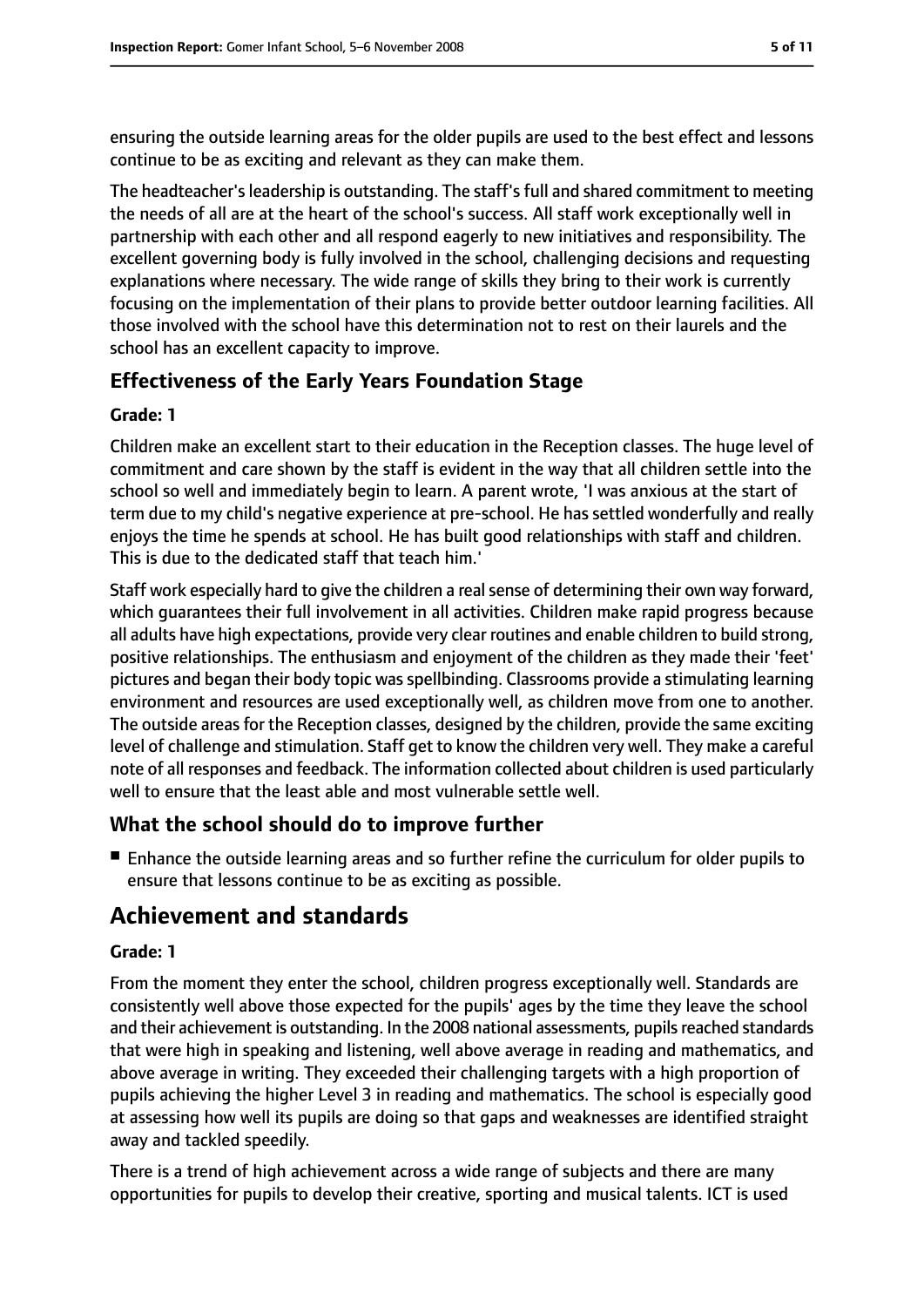excellently across the whole curriculum and pupils are achieving exceptionally well. The provision for pupils with learning difficulties, such as those with speech, language and communication problems, is excellent, as is the provision for those pupils with special gifts or talents. Both of these groups achieve highly and make excellent progress.

# **Personal development and well-being**

#### **Grade: 1**

Pupils speak warmly about their school and are polite, well-mannered and confident when talking with each other and adults. Attendance is above the national average and all pupils participate fully in lessons and behave exceptionally well. They feel safe at school and show great confidence in asking any adult for help if they need it. Pupils have a very good understanding of how to stay healthy by eating sensibly and enjoying the many physical activities.

The pupils are respectful of each other, follow the school's clear moral code, and relate exceptionally well to each other and adults. Pupils participate in a wide range of activities that help them to understand about the beliefs and lives of people from different cultures. Pupils' contribution to the community is outstanding. In addition to fund-raising for different charities, the Pupil Voice opportunities enable them to put forward ideasthat are making a real difference to the quality of their own school. Pupils are learning the necessary skills that will enable them to settle into their future schools very well, and become good citizens.

# **Quality of provision**

## **Teaching and learning**

#### **Grade: 1**

Teaching and learning are never less than good and often excellent. Teachers' planning is exceptional and in all subjects firmly based on the use of careful, but simple, assessments. This ensures that tasks are pitched at the right level for all pupils. Learning is fun. Lessons move forward at a very good pace and pupils' attention is held throughout. The use of resources, such as the interactive whiteboards, inspires pupils to try their hardest. High expectations of pupils' behaviour are evident in all classrooms. Teachers and teaching assistants are very skilful at creating a learning environment where pupils are encouraged to think for themselves and work together to meet the exacting challenges they are given. Most marking is carried out with the pupils, and is used very well to give very clear and immediate pointers about what they need to do reach even higher standards.

## **Curriculum and other activities**

#### **Grade: 1**

Through the excellent curriculum learners enjoy and benefit from a wide range of activities inside and outside the classroom, but outside activities could be improved for older pupils. The outstanding range of physical activities resulted in the school achieving the Activemark. Approaches to learning match the needs of all pupils, including those who have learning difficulties or have particular talents. Resources are very well used. There is a very good range of high quality additional activities that enrich the curriculum and promote pupils' development and enjoyment. Provision for pupils' personal, social and health development is excellent and the school uses an exceptional range of community and other links to enhance learning.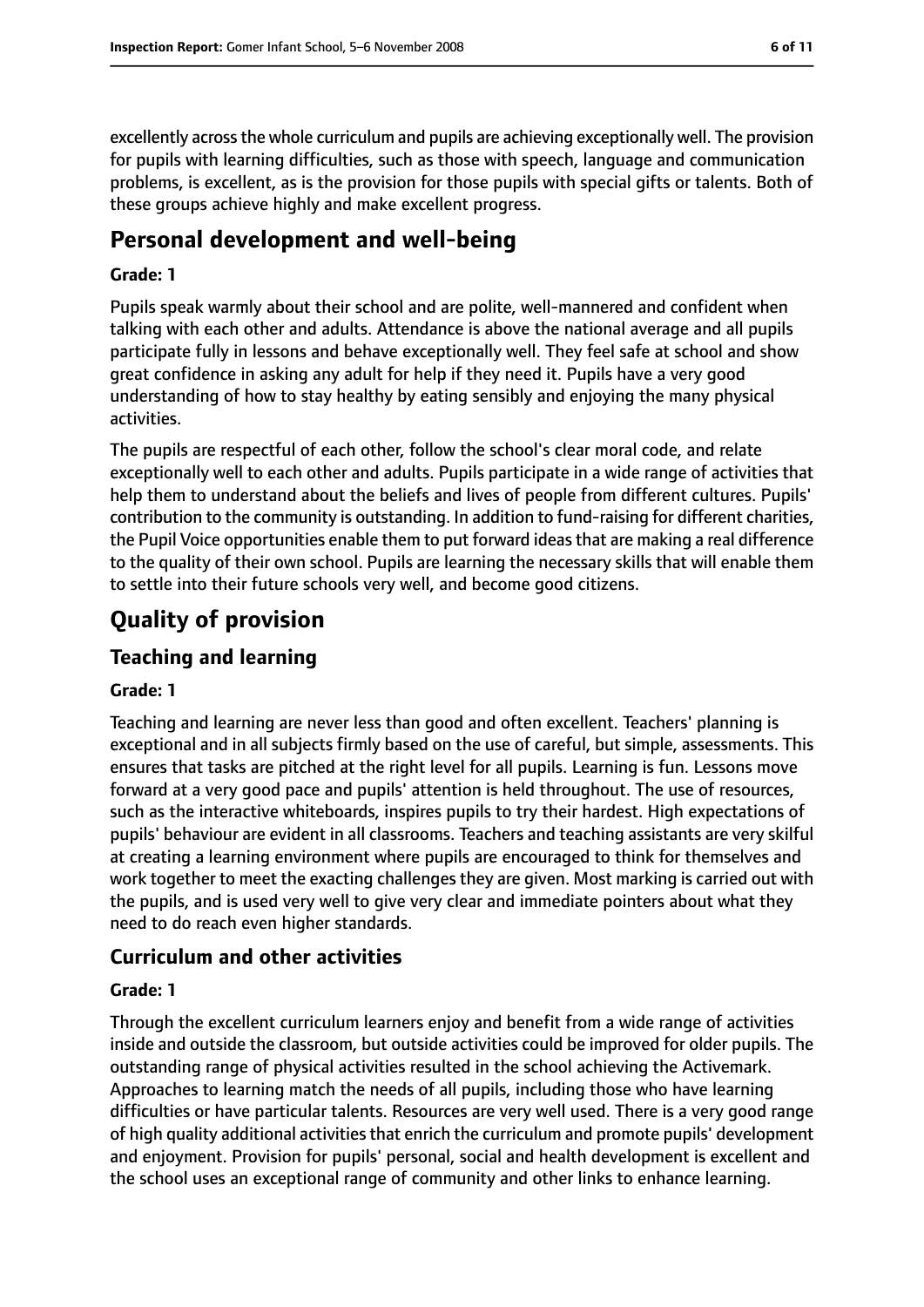## **Care, guidance and support**

#### **Grade: 1**

The school provides a very high level of care for its pupils, and related procedures, including child protection, are very good. Health and safety routines and risk assessments are firmly in place and carried out thoroughly and regularly. Pupils' safety and well-being are paramount at all times, ensuring that the school is a very safe and supportive place to be. Children settle into the Reception classes particularly well because of the outstanding care taken over the induction process. From this early start staff members know all pupils really well and treat them with respect and fairness at all times. The partnership with parents is exemplary. As parents recognise, the home-school liaison worker provides unstinting support and is a real asset to school.

Linked to the exceptional practice in pastoral care are the robust procedures in place to assess the pupils' academic progress. Comprehensive assessment information isregularly updated and pupils' strengths and weaknesses are accurately identified, so that appropriate support or extra challenges are provided at all times.

# **Leadership and management**

#### **Grade: 1**

The school provides a warm, caring environment where the excellent welfare for each pupil ensures the outstanding development of their personal qualities. Teamwork is of the highest quality and all staff are ambitious for the pupils' success in their personal and academic development. The school knows itself very well. All staff are clear about the school's strengths and areas for development because of rigorous self-evaluation. Priorities are sharply focused and staff are held to account in meeting challenging targets. Data analysis, high quality monitoring of pupils' work and lesson observations also provide staff with evidence of where support is needed. These rigorous systems illustrate the school's excellent capacity to continue improving provision and to raise standards even further.

The administrative and caretaking teams play a central role within the school. Their work is much appreciated. Governors hold the school to account very well. They have excellent systems in place to ensure they monitor the school's performance. Governors have successfully promoted the school and continually seek the views of pupils and parents.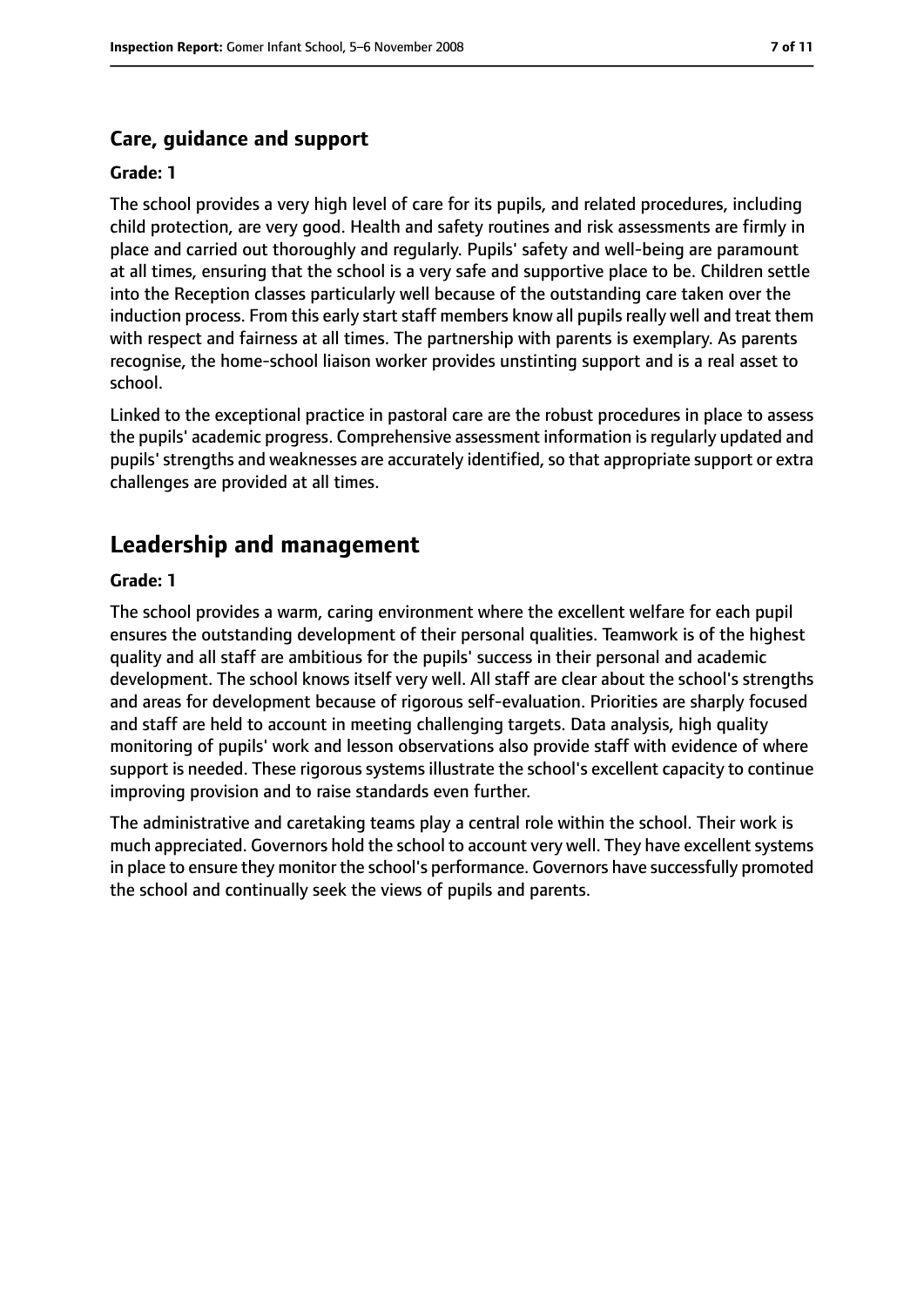**Any complaints about the inspection or the report should be made following the procedures set out in the guidance 'Complaints about school inspection', which is available from Ofsted's website: www.ofsted.gov.uk.**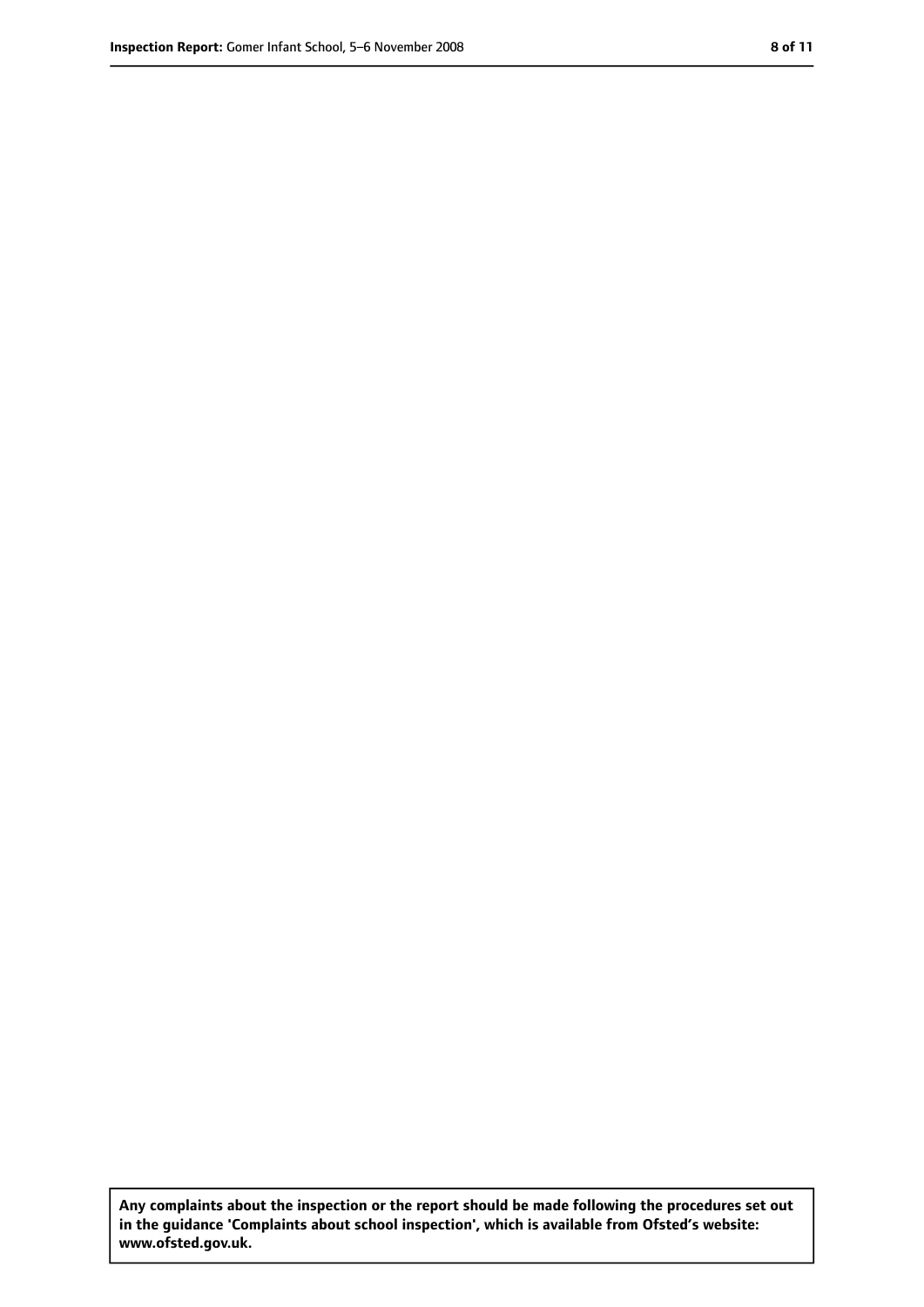# **Inspection judgements**

| \ Key to judgements: grade 1 is outstanding, grade 2 good, grade 3 satisfactory, and | <b>School</b>  |
|--------------------------------------------------------------------------------------|----------------|
| arade 4 inadequate                                                                   | <b>Overall</b> |

#### **Overall effectiveness**

| How effective, efficient and inclusive is the provision of<br>education, integrated care and any extended services in meeting the<br>needs of learners? |     |
|---------------------------------------------------------------------------------------------------------------------------------------------------------|-----|
| Effective steps have been taken to promote improvement since the last<br>inspection                                                                     | Yes |
| How well does the school work in partnership with others to promote learners'<br>well being?                                                            |     |
| The capacity to make any necessary improvements                                                                                                         |     |

# **Effectiveness of the Early Years Foundation Stage**

| How effective is the provision in meeting the needs of children in the<br>l EYFS?              |  |
|------------------------------------------------------------------------------------------------|--|
| How well do children in the EYFS achieve?                                                      |  |
| How good are the overall personal development and well-being of the children<br>I in the EYFS? |  |
| How effectively are children in the EYFS helped to learn and develop?                          |  |
| How effectively is the welfare of children in the EYFS promoted?                               |  |
| How effectively is provision in the EYFS led and managed?                                      |  |

#### **Achievement and standards**

| How well do learners achieve?                                                  |  |
|--------------------------------------------------------------------------------|--|
| $\vert$ The standards <sup>1</sup> reached by learners                         |  |
| How well learners make progress, taking account of any significant variations  |  |
| between groups of learners                                                     |  |
| How well learners with learning difficulties and/or disabilities make progress |  |

## **Annex A**

<sup>&</sup>lt;sup>1</sup>Grade 1 - Exceptionally and consistently high; Grade 2 - Generally above average with none significantly below average; Grade 3 - Broadly average to below average; Grade 4 - Exceptionally low.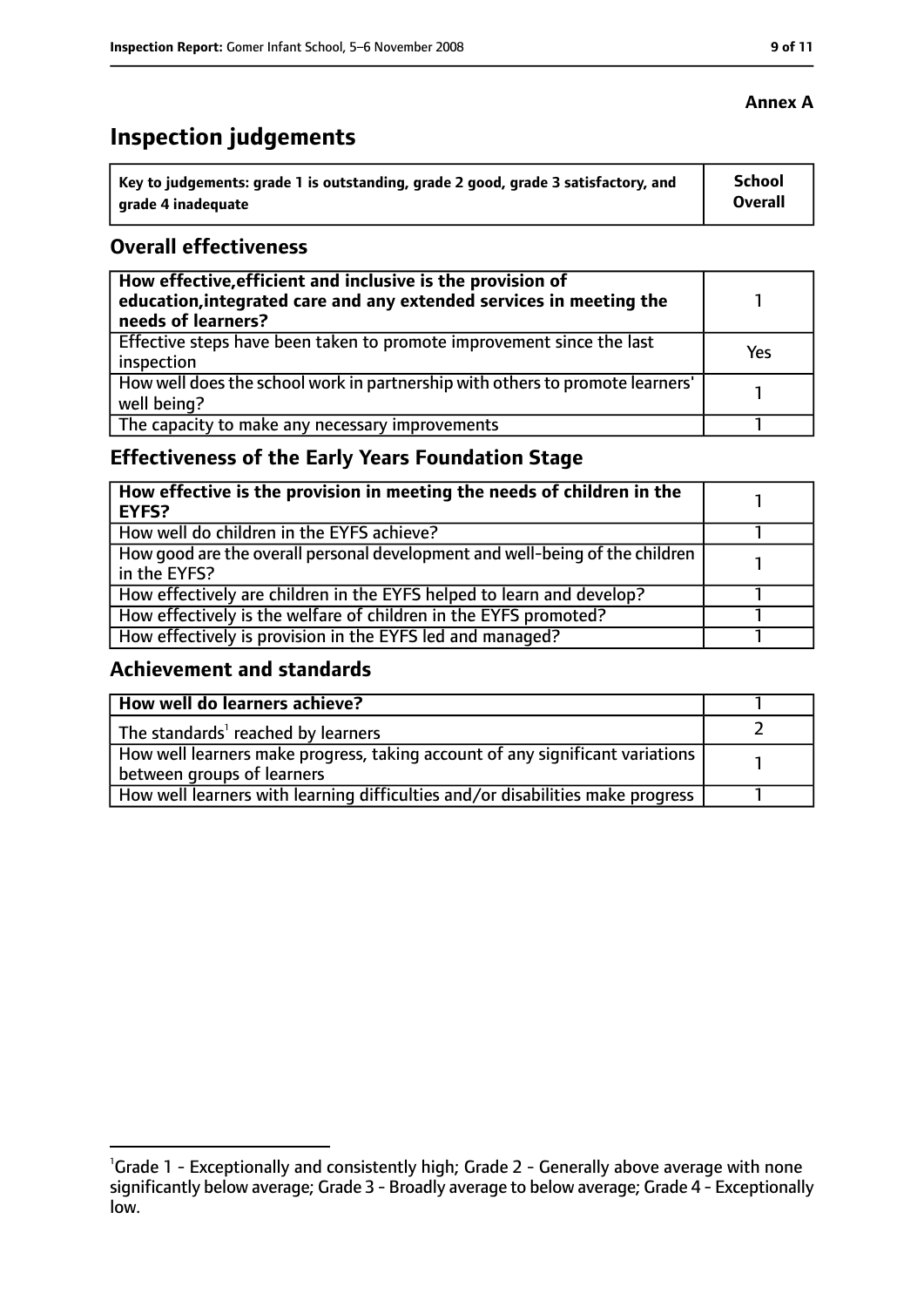# **Personal development and well-being**

| How good are the overall personal development and well-being of the<br>learners?                                 |  |
|------------------------------------------------------------------------------------------------------------------|--|
| The extent of learners' spiritual, moral, social and cultural development                                        |  |
| The extent to which learners adopt healthy lifestyles                                                            |  |
| The extent to which learners adopt safe practices                                                                |  |
| The extent to which learners enjoy their education                                                               |  |
| The attendance of learners                                                                                       |  |
| The behaviour of learners                                                                                        |  |
| The extent to which learners make a positive contribution to the community                                       |  |
| How well learners develop workplace and other skills that will contribute to<br>their future economic well-being |  |

# **The quality of provision**

| $\mid$ How effective are teaching and learning in meeting the full range of<br>  learners' needs?       |  |
|---------------------------------------------------------------------------------------------------------|--|
| How well do the curriculum and other activities meet the range of needs and<br>  interests of learners? |  |
| How well are learners cared for, quided and supported?                                                  |  |

# **Leadership and management**

| How effective are leadership and management in raising achievement<br>and supporting all learners?                                              |            |
|-------------------------------------------------------------------------------------------------------------------------------------------------|------------|
| How effectively leaders and managers at all levels set clear direction leading<br>to improvement and promote high quality of care and education |            |
| How effectively leaders and managers use challenging targets to raise standards                                                                 |            |
| The effectiveness of the school's self-evaluation                                                                                               |            |
| How well equality of opportunity is promoted and discrimination eliminated                                                                      |            |
| How well does the school contribute to community cohesion?                                                                                      |            |
| How effectively and efficiently resources, including staff, are deployed to<br>achieve value for money                                          |            |
| The extent to which governors and other supervisory boards discharge their<br>responsibilities                                                  |            |
| Do procedures for safequarding learners meet current government<br>requirements?                                                                | <b>Yes</b> |
| Does this school require special measures?                                                                                                      | <b>No</b>  |
| Does this school require a notice to improve?                                                                                                   | No         |